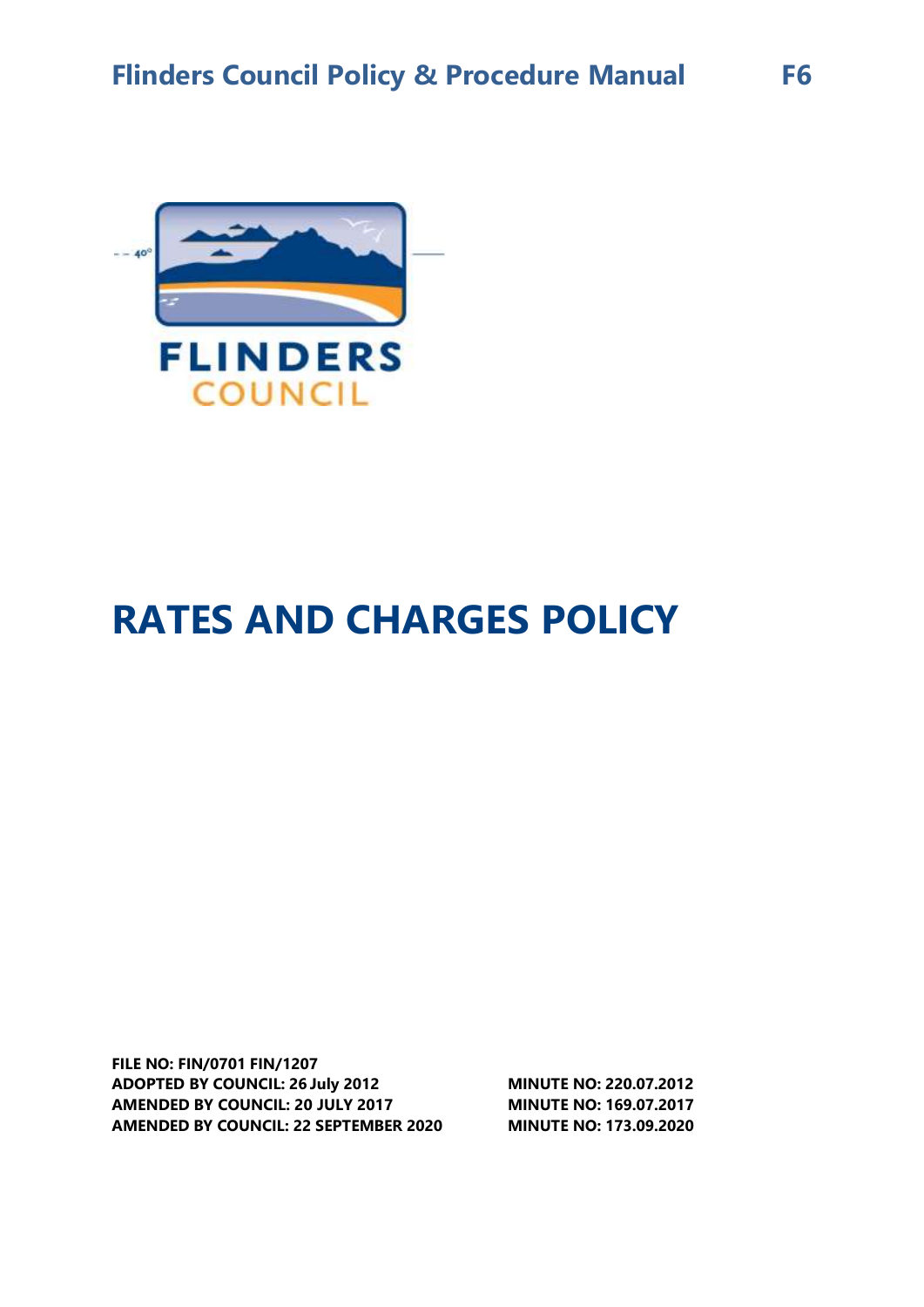### **1 INTRODUCTION**

- 1.1 In Tasmania, municipal rates are a form of property tax levied by Local Government entities as the primary source of funding for the many mandatory and discretionary services that they provide. The rating process is administered by the *Local Government Act 1993* (the LG Act) which allows some flexibility for each council to make decisions that best suit its local community.
- 1.2 This policy meets the requirements of section 86B of the LG Act, which states each council must prepare and adopt a 'Rates and Charges Policy' by 31 August 2012 and review that policy at the end of each successive four-year period after that date.
- 1.3 For the 2017/18 financial year the Flinders Council (Council) has been subjected to a municipal wide revaluation by the Valuer General as part of a 6-year revaluation cycle. Given the resultant movements in property values and as part of a continuous improvement process, at the April 2017 Ordinary Meeting of Council it was resolved to undertake a thorough review of Council's rating system and with it a review of Council's Rates and Charges Policy.

### **2 OBJECTIVES & PRINCIPLES**

- 2.1 The objectives of this policy are to outline Council's approach to determining and collecting rates from its community.
- 2.2 Rates constitute taxation for the purposes of Local Government, rather than a fee for service. As such, the total amount of rates paid may not directly relate to or reflect the services used by each individual ratepayer.
- 2.3 Property values (as determined by the Office of the Valuer-General) play an important role in determining how much each individual ratepayer contributes to the cost of delivering Council services and activities. The LG Act advances the principles that the value of rateable land is an indicator of the capacity of the ratepayer in respect of that land to pay rates (s.86A(1)(b)). As such, the higher the value of the property the higher the capacity of the ratepayer of that property to pay municipal rates.
- 2.4 As rates constitute taxation there are a number of principles of taxation that apply and need to be considered. These principles include the following:
	- (a) The Equity Principle

There are two parts to the Equity Principle namely:

- The 'Capacity to Pay Principle'; the higher the value of the property the higher the rates paid.
- The 'Benefit Principle': ratepayers should receive some benefits from paying rates but that benefit will not necessarily be directly commensurate to the amount of rates paid. The use of a 'fixed charge' or a 'minimum amount payable' are typical examples.
- (b) User Pays Principle

He who uses the service pays. A Waste Collection Service is a typical example of this.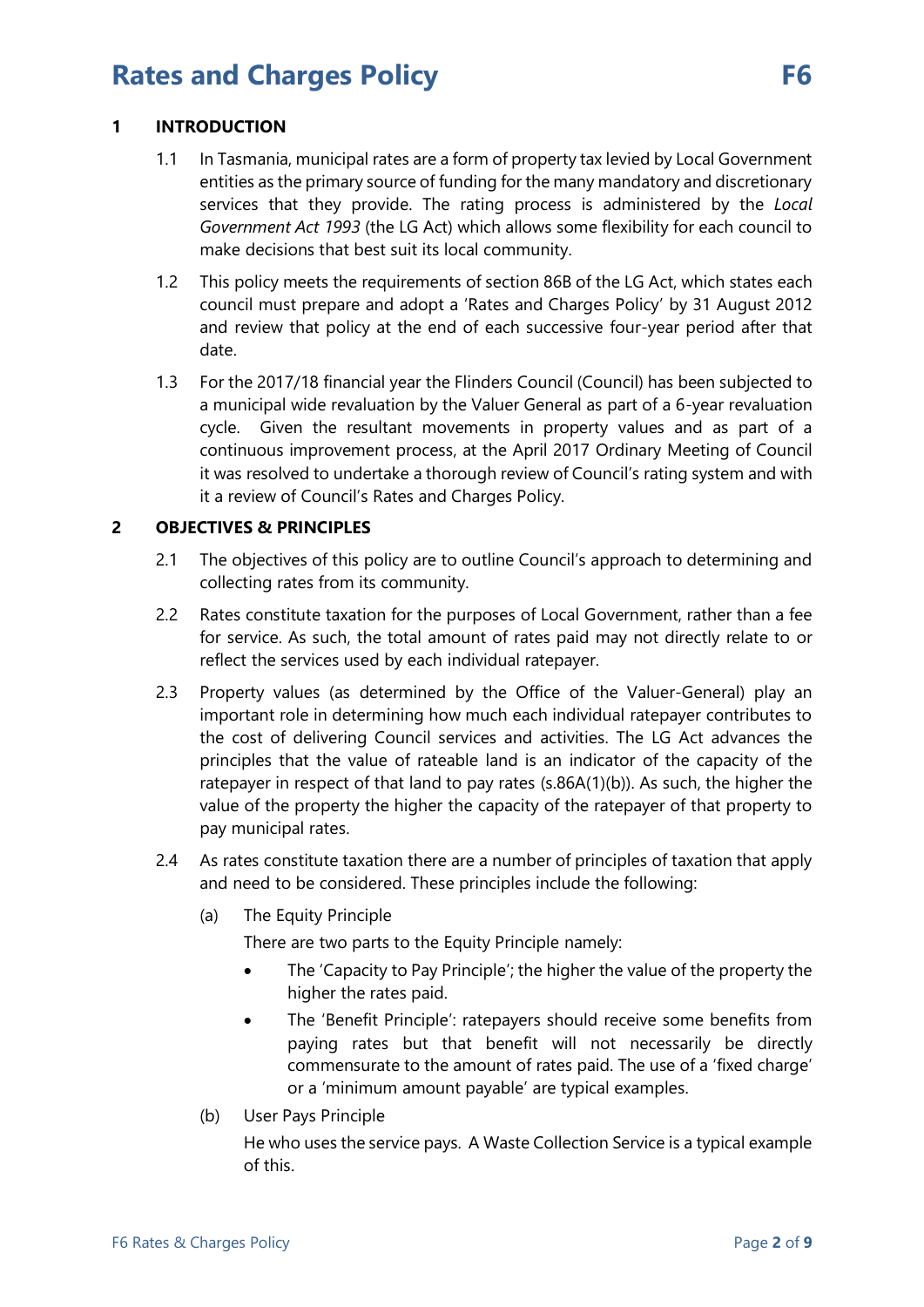(c) The Efficiency Principle

Does the rating system significantly distort property ownership and development decisions? In this respect, local government rating is typically modest compared to other costs associated with acquiring and holding property.

- (d) The Simplicity Principles (Administratively and Compliance Simplicity). Rates must be easy to understand, hard to avoid and easy to collect.
- 2.5 Excepting land which is subject to specific exemptions (see s.87 of the LG Act), all land within Council's municipal area is rateable land. In addition to using a general rate, Council also raises revenue through fees and charges which are set by giving consideration to the cost of the service provided and any equity issues.

### **3 SCOPE**

- 3.1 This policy covers the following subject matters:
	- (a) The relationship between Council's strategic plans, its budget and rates structure;
	- (b) Council's revenue raising powers;
	- (c) Method used to value land;
	- (d) Adoption of valuations;
	- (e) Fixed Charge vs Minimum Rate;
	- (f) Concessions;
	- (g) Discounts;
	- (h) Payment of rates;
	- (i) Late payment of rates;
	- (j) Recovery of Rates;
	- (k) Sale of land for non-payment of rates;
	- (l) Remission and postponement of rates; and
	- (m) Rebate of rates.

#### **4 PROCEDURE**

#### Strategic Focus

- 4.1 Council is faced with balancing its service levels, the needs and expectations of the Community and setting appropriate taxation levels to adequately resource and fulfil its roles and responsibilities.
- 4.2 In determining rates for the financial year Council gives primary consideration to:
	- (a) Council's Strategic Plan;
	- (b) the requirements of the LG Act;
	- (c) current economic climate; and
	- (d) likely impacts on the Community.

The resources required to successfully achieve this outcome are documented in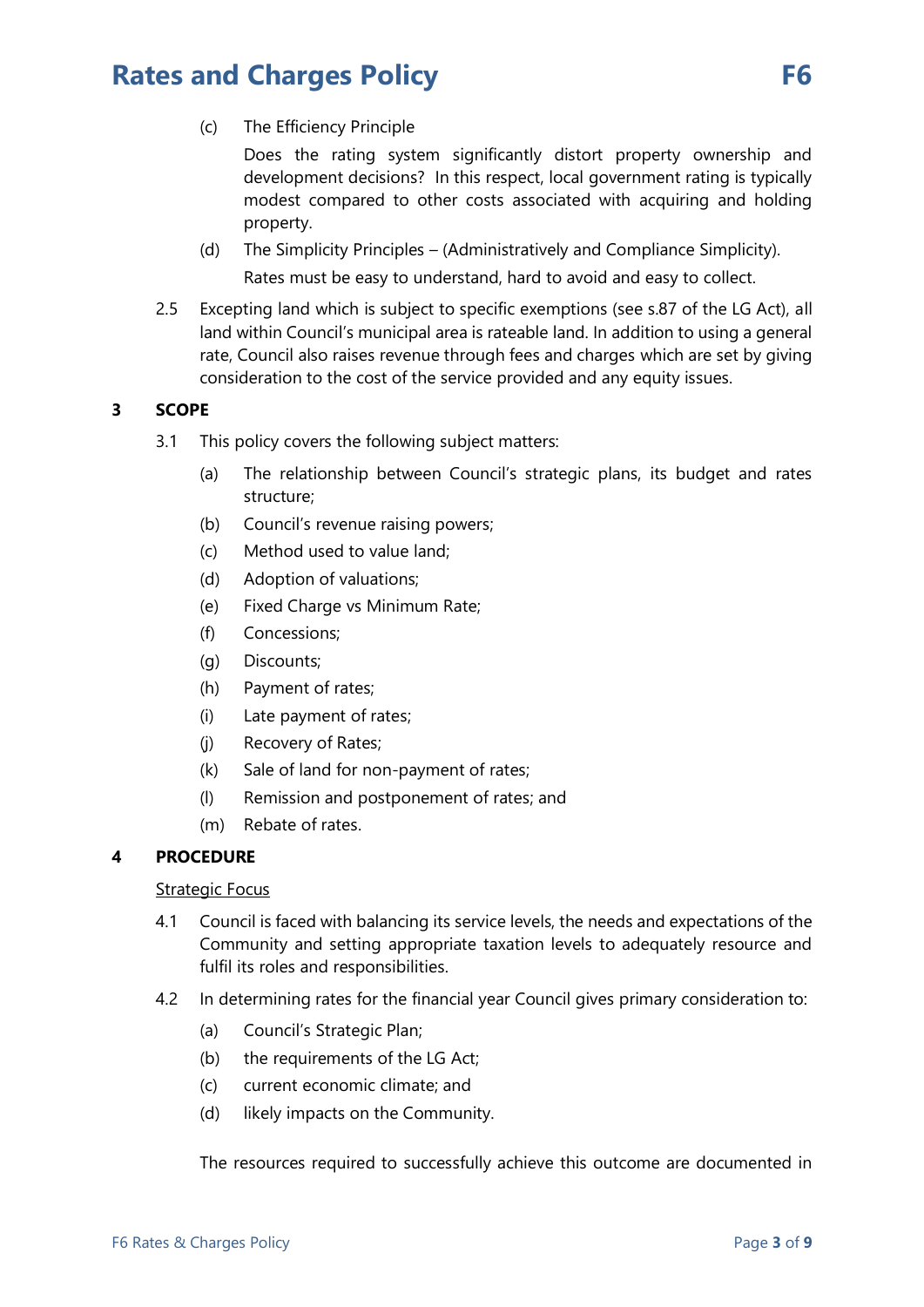Council's Annual Plan.

### The General Rate

- 4.3 Council considers the best combination for the making of General Rates is one that is based on two components; namely one which is based on the value of rateable land and the other which is a fixed charge. This combination best reflects the Capacity to Pay and Benefit Principles as outlined in section 2.4(a) of this policy and provides the fairest and most equitable method of charging rates to the Community.
- 4.4 Council considers that the imposition of a fixed charge component is the most fair and equitable means of ensuring that all ratepayers contribute in part on an equal, non-discriminatory basis, for the availability of a range of infrastructure, services and actions that Council provides.
- 4.5 From an equity or fairness consideration the use of a fixed charge is preferable to a minimum rate. A minimum rate arbitrarily assigns a minimum amount to a property but it only applies to a percentage of properties as determined under the LG Act. By contrast, a fixed charge treats everyone equally because, to a degree, all ratepaying properties are considered to derive similar benefit from all of the services and activities of Council.
- 4.6 Council adopts the Capital Value (CV) method as determined by the Valuer-General as the valuation method to be used in determining rates. Council considers that the CV method of valuing land provides a fair method of distributing the rates burden across all ratepayers on the following basis:
	- (a) Rates constitute a system of taxation and the capacity to pay aspect of the equity principle of taxation requires that ratepayers of similar wealth pay similar taxes and ratepayers of greater wealth pay more tax than ratepayers of lesser wealth. Property value is the legislated indicator of wealth, and the assessed capital value is reflective and a strong indicator of the overall market value of a property.
	- (b) Essentially, CV is more representative of a ratepayer's capacity to pay under the LG Act. This can be contrasted with Assessed Annual Value (AAV) which is essentially a theoretical rental value. There are also no distortions due to artificial minimum caps imposed under AAV and the data that underpins the valuation is more transparent.
	- (c) Being much easier to explain to ratepayers is an advantage and a change which is in line with the State Government's desire to eventually eliminate AAV as a valuation basis and ultimately reduce the revaluation costs for all councils.

#### Service Charge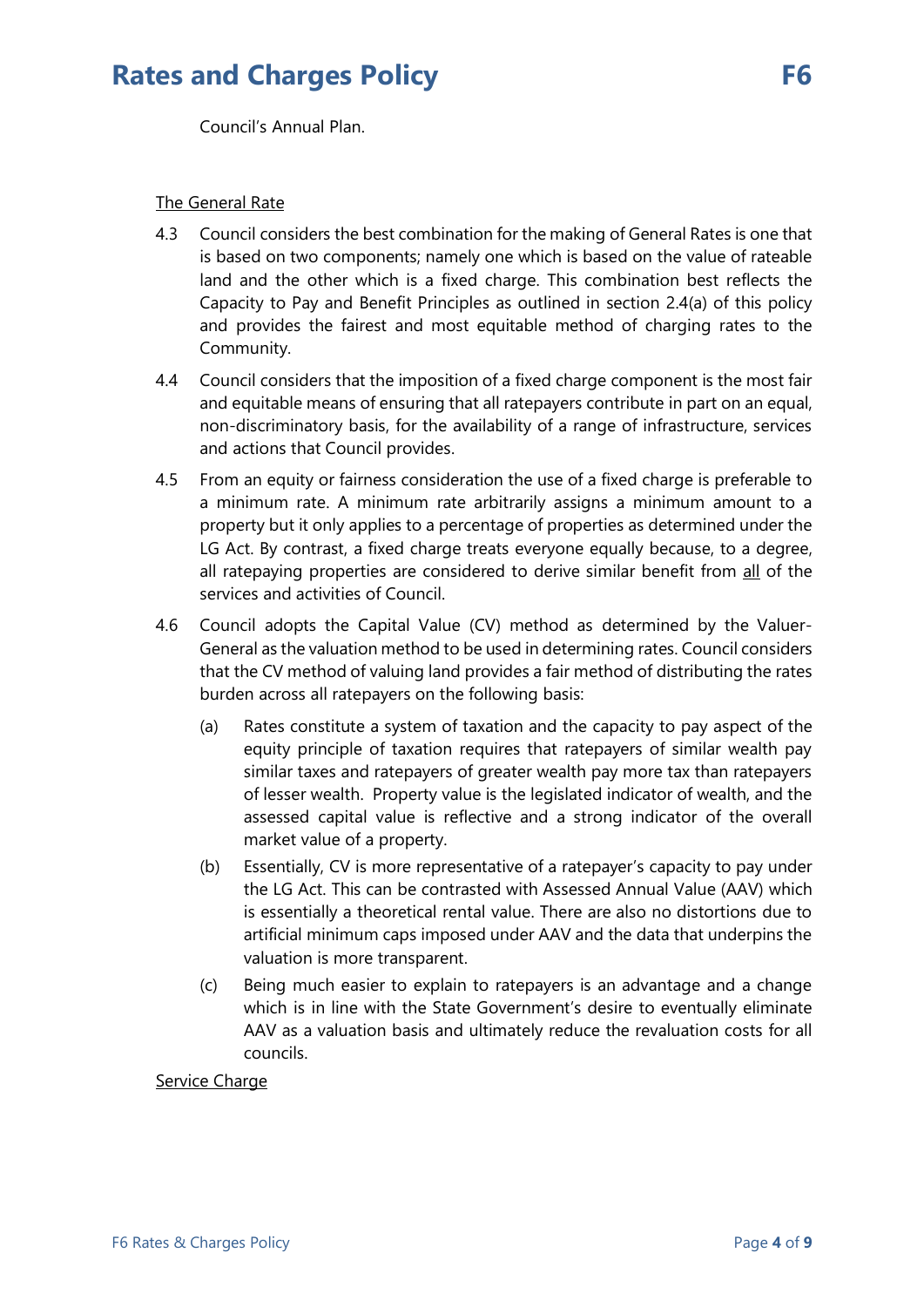- 4.7 Council considers that the fairest means to charge for waste infrastructure is as part of the General Rate because this service forms just one of many activities that Council undertakes and should not be singled out. Were it to be singled out, only a small percentage of the costs should be recovered as a rate or charge.
- 4.8 Council considers that waste collection services, if provided, would be more equitably funded through the imposition of a waste service charge. This accords with the User Pays Principle set out in section 2.4(b) of this policy. If applied it would be set as a service charge and only levied on those properties that are actually supplied with a waste collection service, the form and frequency of which would be determined by Council.

### Differential Rating

- 4.9 Under the LG Act Council is able to vary by declaration a different general rate, service rate or service charge in different parts of the municipal area according to a variety of factors. These include but are not limited to the use or predominant use of land, the non-use of land and any other prescribed factor which includes adoption of Land Use Codes that are provided to the councils by the Valuer-General and published on the internet by the Tasmanian Government as part of the Land Information System Tasmania (see r.33 of the *Local Government (General) Regulations* 2015).
- 4.10 Council has decided that the General Rate will be varied for all Non-Vacant Commercial and Non-Vacant Residential Properties throughout the Municipality. In addition, the General Rate will be also varied for all properties located on Cape Barren Island.
- 4.11 Council has also decided that, if a waste collection service is provided, then the costs and extent of the service will be varied according to locality and/or the level of service being provided.

### Fire Protection Service Rate

- 4.12 Council collects a fire service levy on behalf of the State Fire Commission. Council is required to collect a set amount and deliver this, less set collection costs, to the Fire Services Commission.
- 4.13 The Fire Service Rate is based on the cents in the dollar of AAV, with a minimum fire levy charge as set by the Fire Services Commission.

#### Rate Exemptions

4.14 There are a number of properties which are public, educational, religious or charitable in use or ownership and properties as defined under the *Aboriginal Lands Act* 1995 which are, in part or in full, exempt from the general rate.

#### Adoption of Valuations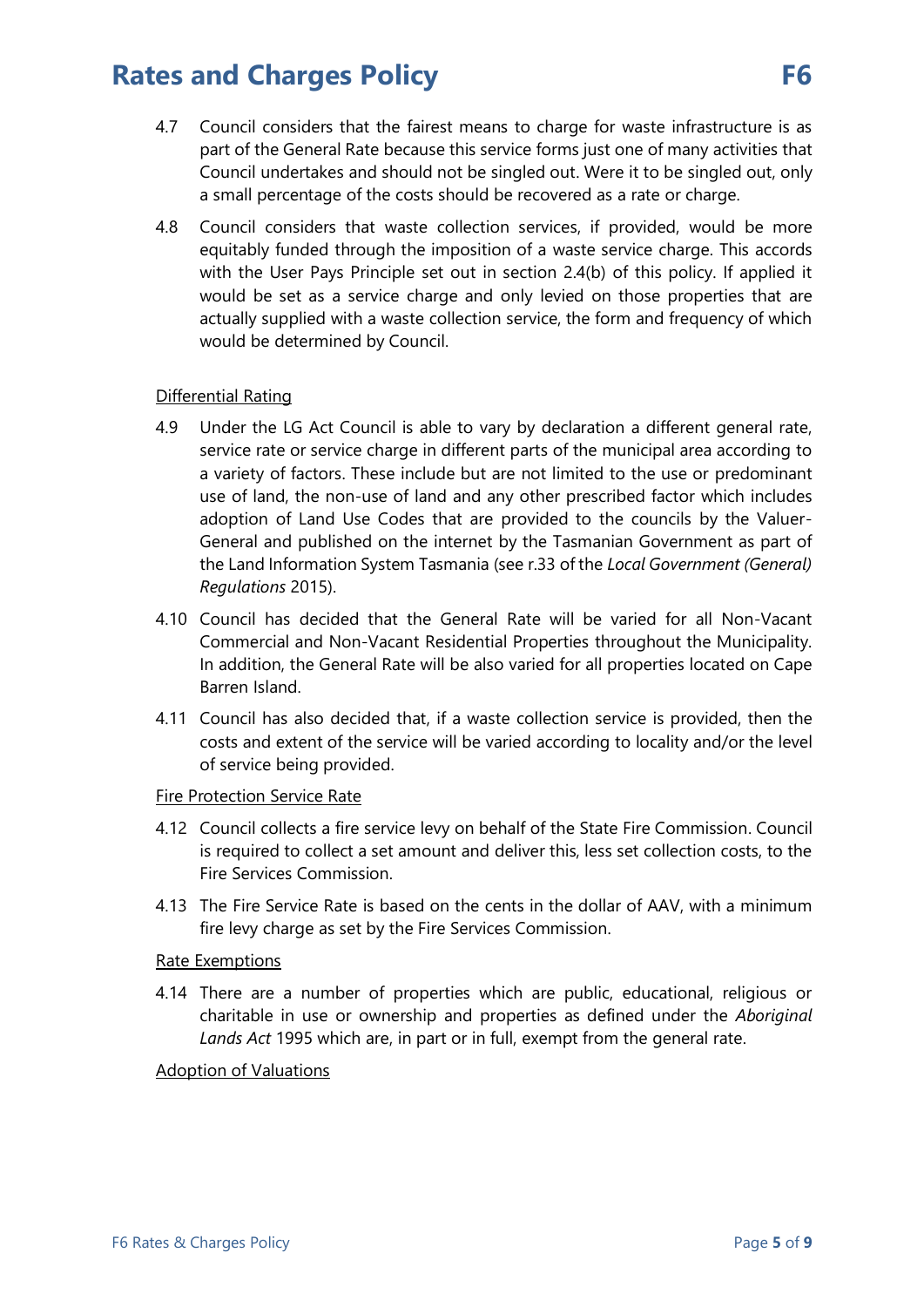- 4.15 Council adopts the CV as assessed by the Office of the Valuer-General as the valuation method to be used in determining rates. If a ratepayer is dissatisfied with the valuation made, the ratepayer may object to the Office of the Valuer-General in writing.
- 4.16 Council has no role in the assessment of objections to valuations. The lodgement of an objection does not alter the due date for the payment of rates. Rates must be paid in accordance with the relevant rates notice until otherwise notified by Council.

#### Objections to Rates Notice

4.17 Council will consider any objections to rate notices in accordance with section 123 of the LG Act.

### Rate Concessions

- 4.18 The State Government, in providing equity across Tasmania, funds a range of concessions in relation to Council rates. The concessions are administered by various State Government agencies that determine eligibility and pay the concession directly to Council on behalf of the ratepayer. Concessions are available only on a ratepayer's principal place of residence.
- 4.19 Ratepayers seeking a rate concession are not to withhold payment of rates pending assessment of an application by the State Government. Rates must be paid in accordance with the relevant rates notice.
- 4.20 A refund will be paid to an eligible person if Council is advised that a concession applies and rates instalments have already been paid.

### Payment of Rates

- 4.21 Council rates are payable by two equal instalments in October and February. The total outstanding balance of rates may be paid in full at any time. Any arrears outstanding are payable along with the first instalment.
- 4.22 Any ratepayer who may, or is likely to, experience difficulty meeting an instalment should contact Council's Rates Officer to discuss alternative payment arrangements. Such enquiries are treated confidentially by Council.
- 4.23 A discount at a rate set by Council's annual Rates Resolution applies for rates paid in full before or on the due date of the first instalment.

### Late Payment of Rates

- 4.24 Council has determined that penalties for late payments will be imposed in accordance with the provisions of the LG Act and any relevant Council procedures.
- 4.25 A penalty at a rate set by Council's annual Rates Resolution may be imposed on instalments not paid by or on the due date.
- 4.26 Daily interest at a rate set by Council's annual Rates Resolution may be applied in respect of the unpaid rate or instalment for the period during which it remains unpaid.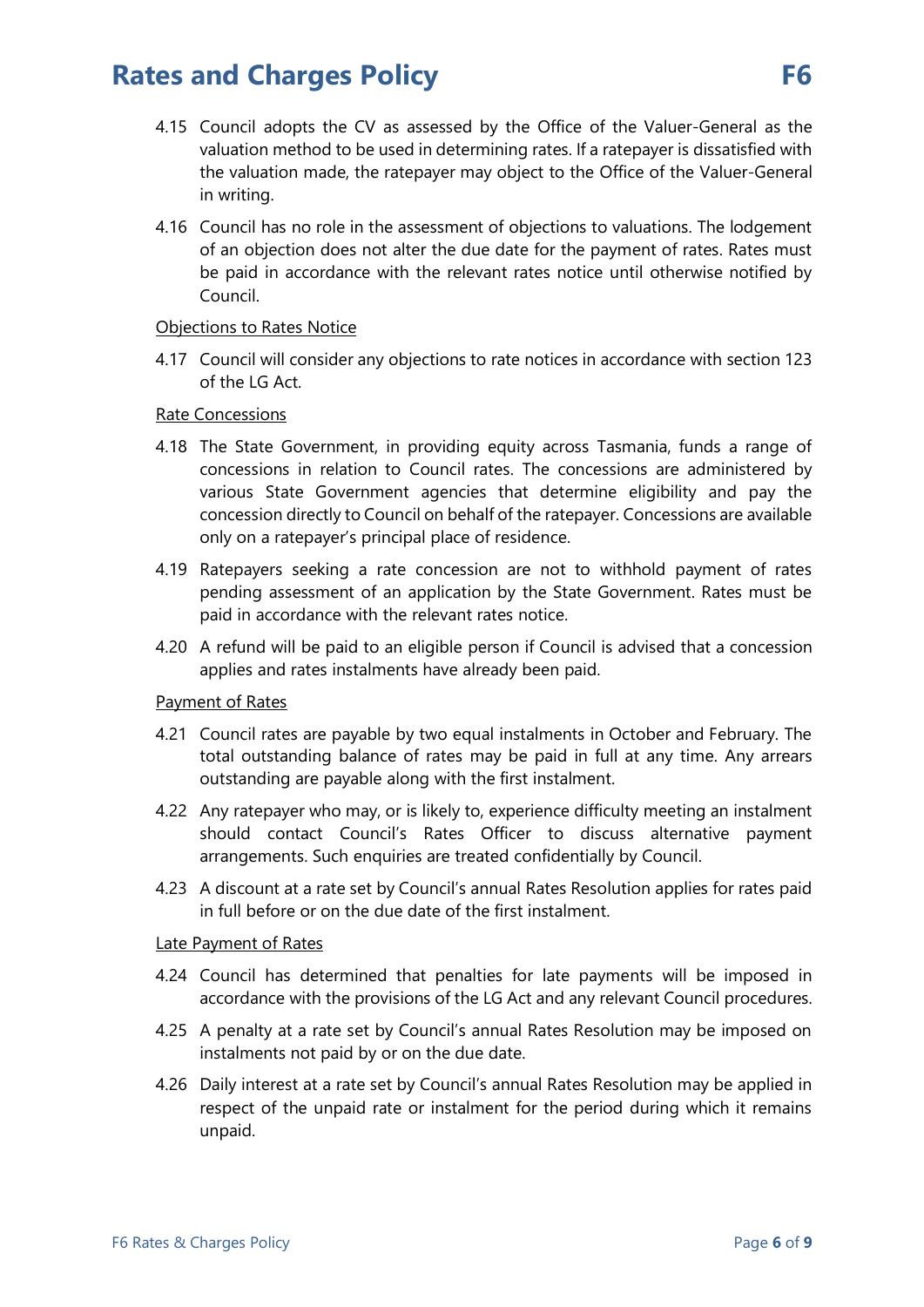#### Recovery of Rates

- 4.27 In accordance with sound financial management principles, Council's Rates Department will apply prudent debt management practices to Rate Debtors. This includes an ongoing review of rates in arrears and following a systematic debt recovery approach in line with Council's Debt Collection Policy.
- 4.28 Rates, which remain in arrears for a period exceeding 21 days from the due date of an instalment, will be subject to a reminder notice.
- 4.29 Council will seek to recover a rate debt through Council's debt collection agency if an amount remains overdue after the final instalment date.
- 4.30 Prior to taking legal action Council will provide the ratepayer with a notice in writing of its intention to recover the outstanding debt through legal action and provide 14 days for payment prior to lodging the outstanding debt with its debt collection agency.
- 4.31 Prior to taking legal action Council will take all reasonable steps to establish a payment arrangement or negotiate settlement of the outstanding debt.

#### Sale of Land for Non-payment of Rates

- 4.32 The LG Act provides that a Council may sell any property where the rates have been in arrears for a period of three years or more. Council is required to among other things:
	- (a) Notify the owner of the land of its intention to sell the land;
	- (b) Provide the owner with details of the outstanding amounts; and
	- (c) Advise the owner of its intention to sell the land if payment of the outstanding amount is not received within 90 days. Except in extraordinary circumstances, Council will enforce the sale of land for arrears of rates.
	- (d) In the event the owner cannot be contacted follow the procedure as outlined within the Act.

### Remission and Postponement of Rates

4.33 Application for remission of rates and charges or postponement of rates will be considered under the discretionary provisions of section 129 of the LG Act.

#### Rebate of Rates

4.34 Council has determined that rebates of rates will be only granted when the applicant satisfies the requirements for mandatory rebates under applicable sections of the LG Act.

#### Compliance with policy

- 4.35 A rate cannot be challenged on the basis of noncompliance with this policy and must be paid in accordance with the required payment provisions (see s.86B(6) of the LG Act).
- 4.36 Where a ratepayer believes that Council has failed to properly apply this policy, it should raise the matter with Council. In the first instance contact should be made with Council's Rates Officer.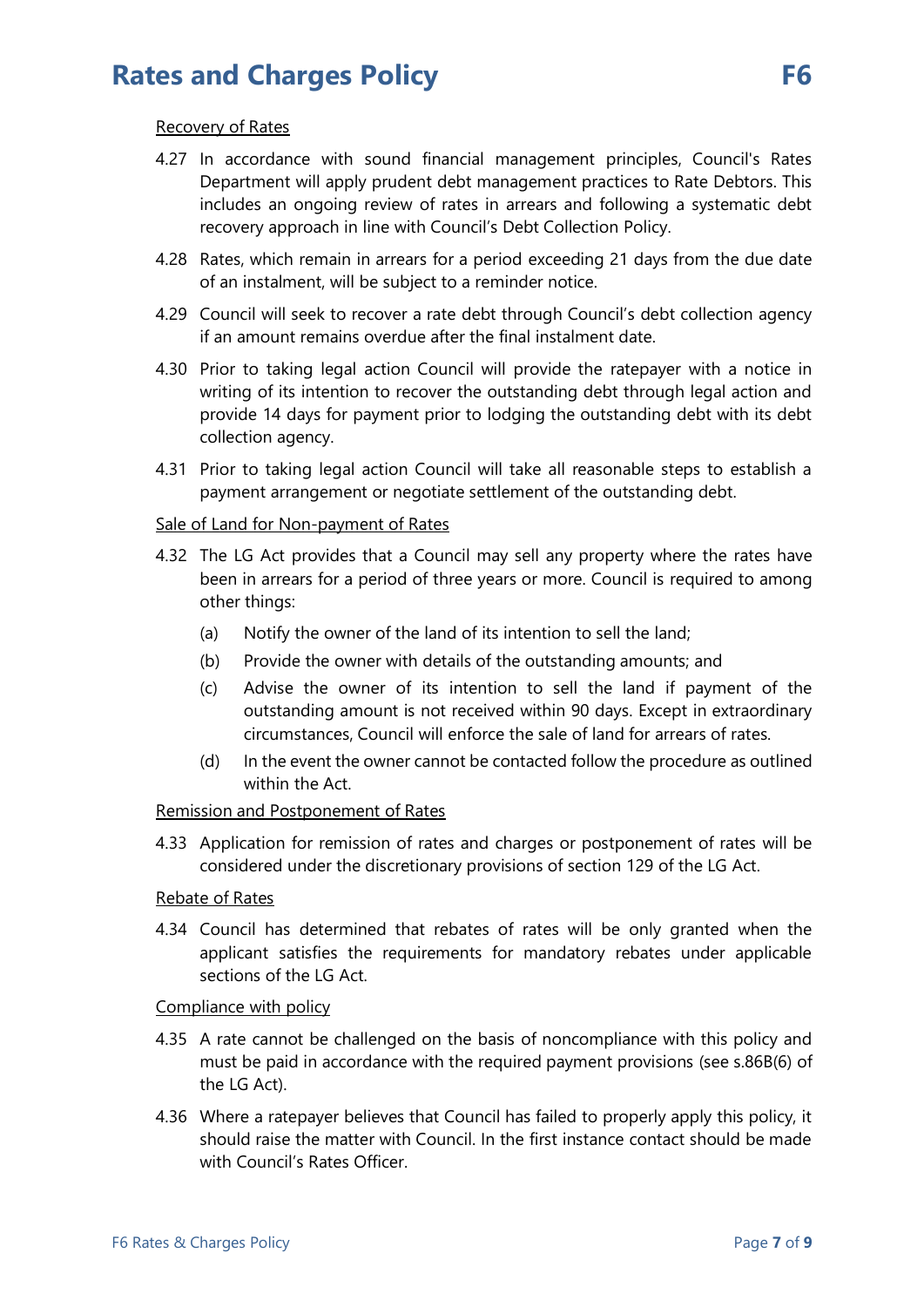### **5 GUIDELINES**

- 5.1 Rates constitute taxation for the purposes of Council, rather than a fee for service.
- 5.2 The value of rateable land is an indicator of the capacity of ratepayers to pay rates.
- 5.3 There is a commitment to the broad principle of fairness and equity in the distribution of rates across all ratepayers.
- 5.4 Capital Value (The valuation of the rental potential of the property) as determined by the Valuer-General each year, is used as the basis for valuing land within the Council area.
- 5.5 A general rate comprising a rate in the dollar of Capital Value and a Fixed Charge with variations through differentials according to land use and location will be applied as a means of raising taxation revenue within the Community.
- 5.6 An annual service charge for Waste Infrastructure will now not specifically apply separately to land within the Municipal Area but if a Waste Collection Service is applied it will be set as a Service Charge but only applied to those properties that are actually provided with such a service: the form and frequency of which would be set by Council.
- 5.7 The fire service levy that Council collects on behalf of the State Fire Commission is based on the cents in the AAV dollar.
- 5.8 Eligible Pensioner ratepayers are entitled to a remission of rates, subject to a range of criteria. This remission does not apply to holders of the Commonwealth Seniors Health Cards.
- 5.9 Council will apply rebates in accordance with the LG Act. Council will adhere to the LG Act in granting full or part exemption for general rates for properties which may include public, educational, religious, aboriginal, cultural or charitable in use and ownership.
- 5.10 Council will continue to accept the payment of rates in full or by two instalments. Council will consider other payment arrangements with ratepayers when requested.
- 5.11 Council will impose late payment penalties strictly in accordance with the LG Act.
- 5.12 Council may enforce the sale of land for non-payment of rates in accordance with the LG Act.
- 5.13 Council advises that a rate cannot be challenged on the basis of noncompliance with this policy and rates must be paid in accordance with the required payment provisions.

# **6 COMMUNICATION**

All Councillors and employees will be briefed on this policy as part of the induction program and on an on-going basis as and when required.

### **7 KEY LEGISLATION**